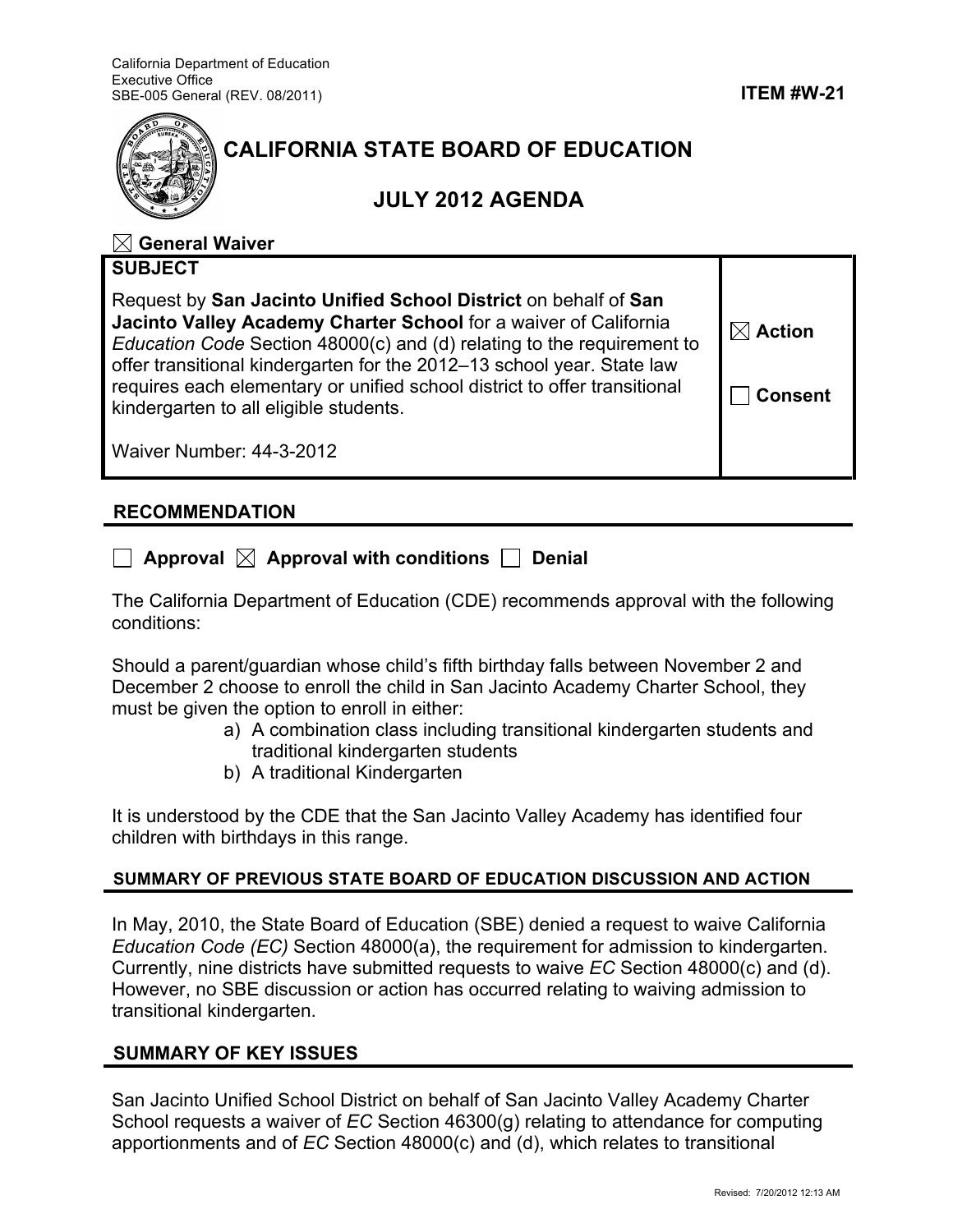kindergarten. Senate Bill (SB) 1381 amended California *EC* to change the required birthday for admission to kindergarten and first grade and established a transitional kindergarten program beginning in the 2012–13 school year.

| Kindergarten: A child needs to be 5 by: | First Grade: A child needs to be 6 by: |
|-----------------------------------------|----------------------------------------|
| December 2 for the 2011–12 school       | December 2 for the 2011–12 school      |
| year                                    | year                                   |
| November 1 for the 2012–13 school       | November 1 for the 2012–13 school      |
| year                                    | year                                   |
| October 1 for the 2013–14 school year   | October 1 for the 2013–14 school year  |
| September 1 for the 2014–15 school      | September 1 for the 2014–15 school     |
| year and each school year thereafter    | year and each school year thereafter   |

Senate Bill 1381 requires school districts to establish a transitional kindergarten program. A transitional kindergarten is the first year of a two-year kindergarten program that uses a modified kindergarten curriculum. Children are eligible for transitional kindergarten if they have their fifth birthday between:

- November 2 and December 2 for the 2012–13 school year;
- October 2 and December 2 for the 2013–14 school year;
- September 2 and December 2 for the 2014–15 school year and each school year thereafter.

Senate Bill 1381, when passed by the Legislature, was a significant policy decision for California's early learning system. First, it set a new state standard for traditional kindergarten admission, and second, it created a new developmentally appropriate transitional kindergarten offering to help better prepare older four year olds for success in kindergarten and later, in life. SB 1381 guarantees the placement of all children in kindergarten or transitional kindergarten and prevents the displacement of any child who would generally be eligible for traditional kindergarten. There are approximately 45,000 children statewide who are born between November 2 and December 2 for the 2012–13 school year. If children are denied admission to transitional kindergarten, they would be too old to enroll in state preschool and too young to enroll in traditional kindergarten. Because of this change in the entry date for traditional kindergarten, these children would have no educational options and would be required to wait an entire year to enroll in school. Additionally, these displaced children would be denied the unique educational experiences that the transitional kindergarten program provides. As the kindergarten age rolls back to eventually September 1 for the 2014–15 school year, SB 1381 guaranteed that students affected by the new kindergarten entry requirements would not be displaced. Displacement of any child would create equity issues because some transitional kindergarten students would be allowed to enroll in schools within their districts while others would need to wait an entire year to enroll.